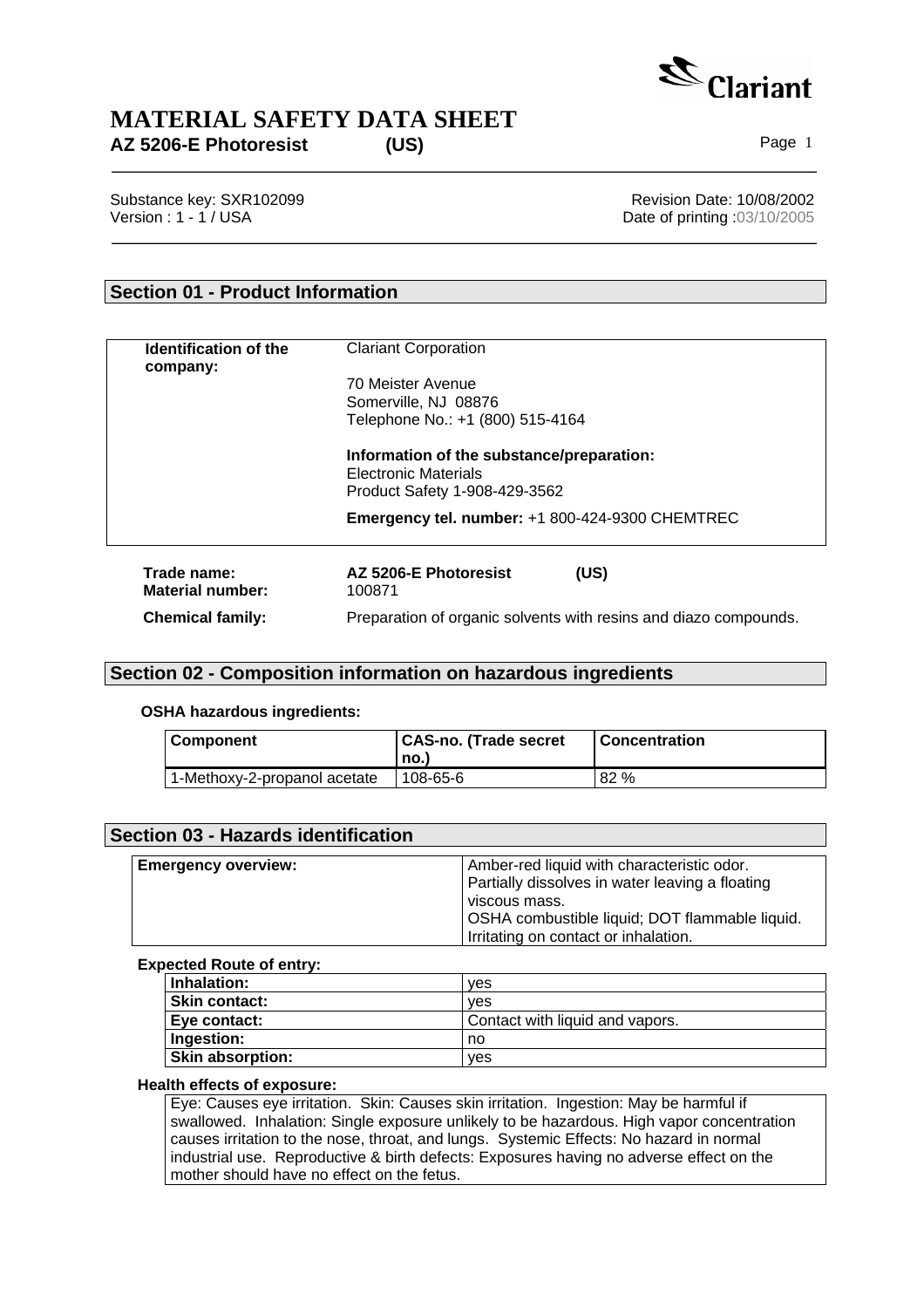

Substance key: SXR102099 Revision Date: 10/08/2002 Version : 1 - 1 / USA **Date of printing :03/10/2005** 

G

1-Methoxy-2-propanol acetate ( 108-65-6 )

1-Methoxy-2-propanol acetate (PGMEA) can cause skin, eye, and respiratory irritation. Extreme or prolonged exposure may cause gastric and central nervous system effects. Long term, high level exposure to PGMEA has resulted in adverse effects to the livers and kidneys of experimental animals. PGMEA is readily absorbed through intact skin.

| Known effects on other illnesses: |                 | Preexisting skin, eye, and respiratory conditions<br>may be aggravated. |  |  |
|-----------------------------------|-----------------|-------------------------------------------------------------------------|--|--|
| Listed carcinogen:                |                 | IARC: NO NTP: NO OSHA: NO                                               |  |  |
| HMIS:                             |                 |                                                                         |  |  |
| Health: $2 \overline{ }$          | Flammability: 2 | Personal protection:<br>Reactivity: 0                                   |  |  |

## **Section 04 - First aid measures**

### **After inhalation:**

Remove victim to fresh air. Consult physician if irritation occurs.

### **After contact with skin:**

Immediately remove contaminated clothing. Flush affected area thoroughly with water. After flushing with water, remove residue with soap and water. If necessary, clean area with a cloth or paper towel wetted with acetone. Assure adequate ventilation. Dispose of cloth/towel in a suitable receptacle.

Consult physician if exposure is extensive or if irritation occurs.

### **After contact with eyes:**

Flush thoroughly with water for 15 minutes. Get immediate medical help.

#### **After ingestion:**

If person is conscious, give water or milk to dilute stomach contents. Never give anything by mouth to an unconscious person. Consult physician.

### **Advice to doctor / Treatment:**

Administer oxygen if there is difficulty in breathing.

## **Section 05 - Fire fighting measures**

| <b>Flashpoint:</b>             | 124 °F<br>Method: closed cup                                                                              |
|--------------------------------|-----------------------------------------------------------------------------------------------------------|
| <b>Decomposition products:</b> | Thermal decomposition may generate carbon dioxide, carbon<br>monoxide, and oxides of nitrogen and sulfur. |
| <b>Extinguishing media:</b>    | Carbon dioxide, water, alcohol foam, dry chemical.                                                        |

**Protective equipment for fire-fighting:** 

Use self-contained breathing apparatus

### **Fire-fighting further advice:**

Use self-contained breathing apparatus and full protective clothing. Use water spray to cool drums in fire area.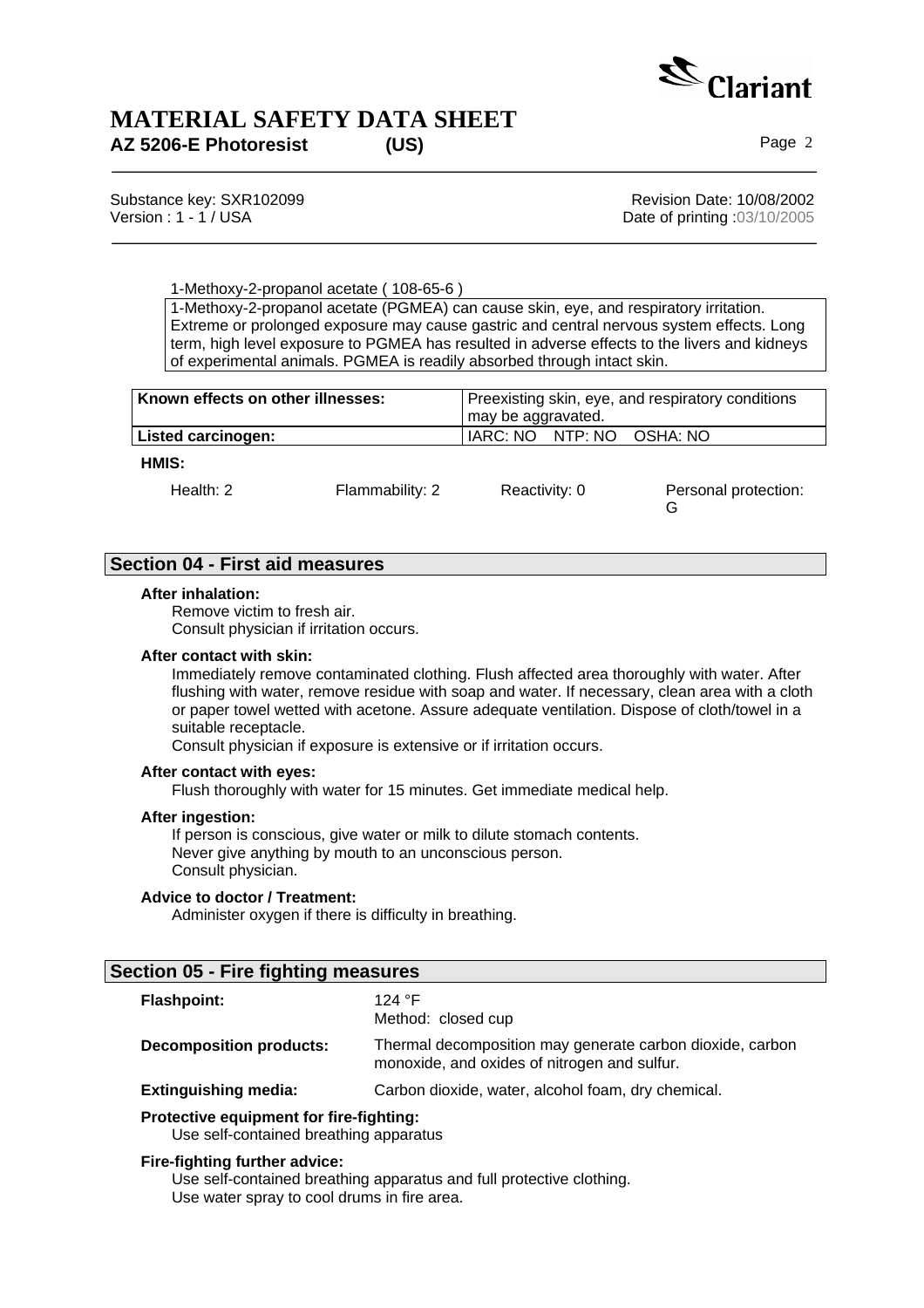

Substance key: SXR102099 <br>
Version : 1 - 1 / USA<br>
Version : 1 - 1 / USA

Date of printing  $.03/10/2005$ 

## **Hazards during fire-fighting:**

Solvent vapors. Emits toxic fumes under fire conditions.

## **Section 06 - Accidental release measures**

### **Steps to be taken in case of spill or leak:**

Wearing appropriate personal protective equipment, contain spill, ventilate area of spill or leak, remove all sparking devices or ignition sources, collect onto inert absorbent, and place in a suitable container.

## **Section 07 - Handling and storage**

### **Advice on safe handling:**

Keep away from heat and flame.

Avoid breathing vapors and contact with skin, eyes, and clothing.

Use only with adequate ventilation and proper protective eyewear, gloves, and clothing. Wash thoroughly after handling.

Keep container closed.

### **Further info on storage conditions:**

Store at appropriate temperature. See label for details. Store in original container. Transport and store under dry conditions tightly closed and protected from heat and light. Pressure may build up slowly in closed containers due to gradual decomposition. This is accelerated by heat and light. May liberate combustible solvent vapors.

## **Section 08 - Exposure controls / personal protection**

### **Occupational exposure limits:**

| <b>Component</b>                                              | <b>CAS</b><br>number: | <b>Regulatory list</b>                                  | Type of value                   | Value 1   | Value 2   |
|---------------------------------------------------------------|-----------------------|---------------------------------------------------------|---------------------------------|-----------|-----------|
| PROPYLENE GLYCOL<br><b>MONOMETHYL ETHER</b><br><b>ACETATE</b> | 108-65-6              | <b>US WEEL Guides</b><br>Data                           | Time Weighted<br>Average (TWA): | $100$ ppm | 541 mg/m3 |
| <b>Respiratory protection:</b><br>exceeding TLV.              |                       | Chemical cartridge respirator recommended for exposures |                                 |           |           |
| Hand protection:                                              |                       | Rubber gloves.                                          |                                 |           |           |
| Eye protection:                                               |                       | Safety eyewear to protect against splashes.             |                                 |           |           |
| Advice on system design:                                      |                       | Use local exhaust ventilation.                          |                                 |           |           |

## **Section 09 - Physical and chemical properties**

| Form:  | Liauid                       |
|--------|------------------------------|
| Color: | Clear.amber-red              |
| Odor:  | Strong, characteristic odor. |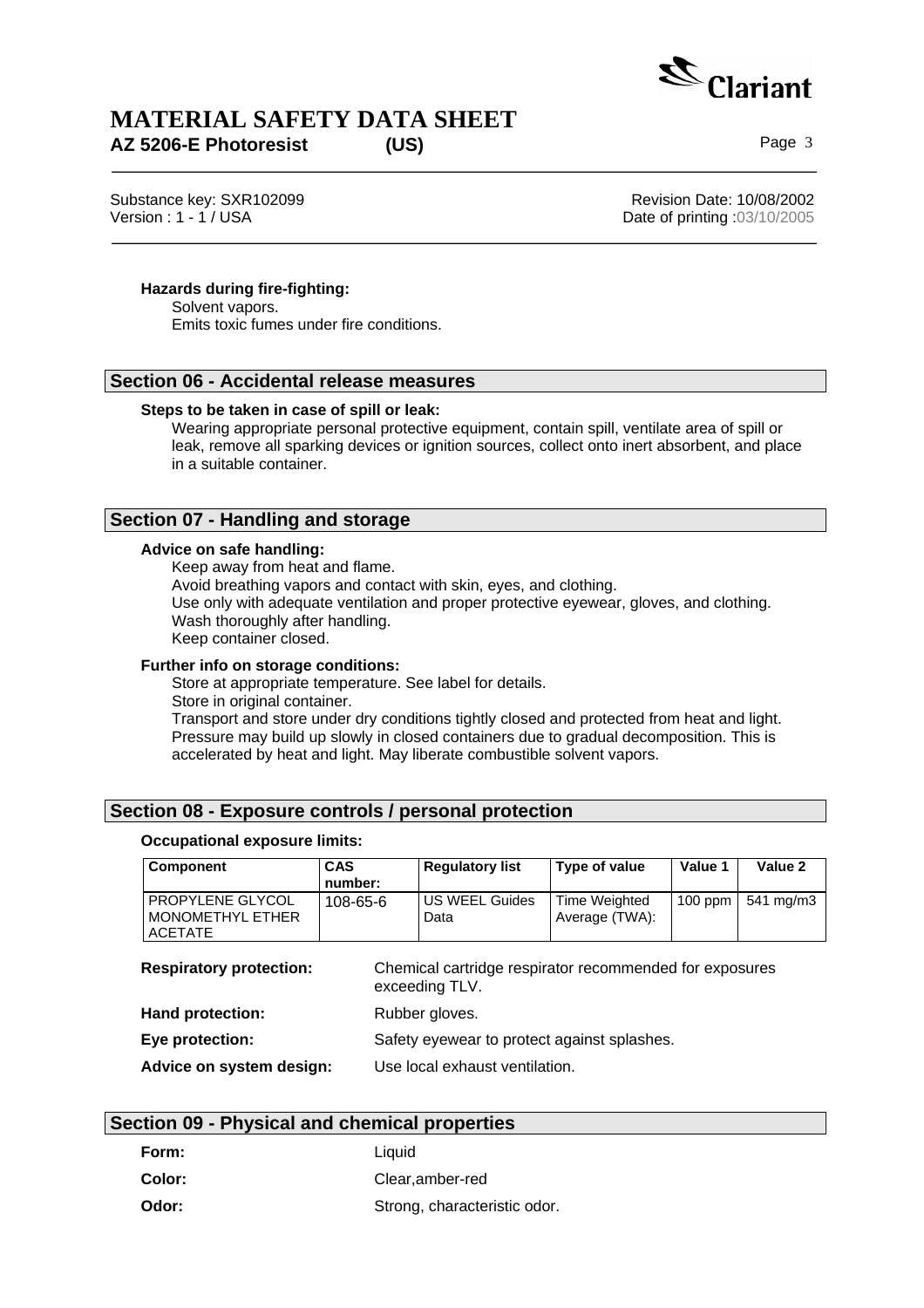

Substance key: SXR102099<br>
Version : 1 - 1 / USA<br>
Version : 1 - 1 / USA Date of printing :03/10/2005

| pH:                         | Not applicable                                                 |
|-----------------------------|----------------------------------------------------------------|
| <b>Solubility in water:</b> | The solvent is water soluble but the product forms two layers. |
| Density:                    | 1.01 $g/cm3$                                                   |
| Starts to boil:             | from $273.2$ °F                                                |
| <b>Evaporation number:</b>  | 0.33 (PGMEA)                                                   |
| Vapor pressure:             | $3.0$ Torr<br>Method: calculated                               |
| Viscosity / (dynamic):      | 6.3 - 7.33 mPa.s (20 °C)                                       |
| Loss on drying:             | 82%                                                            |

# **Section 10 - Stability and reactivity**

| <b>Chemical stability:</b> | Stable.                                                                                                            |
|----------------------------|--------------------------------------------------------------------------------------------------------------------|
| Conditions to avoid:       | Avoid contact with oxidizing agents.<br>Avoid contact with strong acids.<br>Avoid contact with alkaline materials. |

## **Section 11 - Toxicological information**

| <b>Product information:</b>             |                                                                                                                                                                                                                   |
|-----------------------------------------|-------------------------------------------------------------------------------------------------------------------------------------------------------------------------------------------------------------------|
| <b>Acute oral toxicity:</b>             | Based on data from components this material is considered, not<br>harmful (rat acute oral LD50 > 5000 mg/kg).                                                                                                     |
| <b>Acute inhalation toxicity:</b>       | Based on data from components, this material is considered, not<br>harmful (LC50 greater than 10,000 ppm or 200 mg/L), Based on<br>component data, material is considered irritating to the<br>respiratory tract. |
| <b>Acute dermal toxicity:</b>           | The acute toxicity via the dermal route of exposure, based on<br>component data, suggest that this material should be<br>considered, not harmful (rabbit or rat dermal LD50 greater than<br>2000 mg/kg)           |
| <b>Skin irritation:</b>                 | Based on data from components, this material is considered a<br>non-irritant; however, the product is considered to be a human<br>skin irritant.                                                                  |
| Eye irritation:                         | Based on data from components, this material is considered to<br>be a mild eye irritant.                                                                                                                          |
| <b>Component information:</b>           |                                                                                                                                                                                                                   |
| 1-Methoxy-2-propanol acetate (108-65-6) |                                                                                                                                                                                                                   |

| <b>Acute oral toxicity:</b>       | LD50 8,500 mg/kg (rat)  |
|-----------------------------------|-------------------------|
| <b>Acute oral toxicity:</b>       | LD50 10,000 mg/kg (rat) |
| <b>Acute inhalation toxicity:</b> | $LC50$ >4350 ppm (rat)  |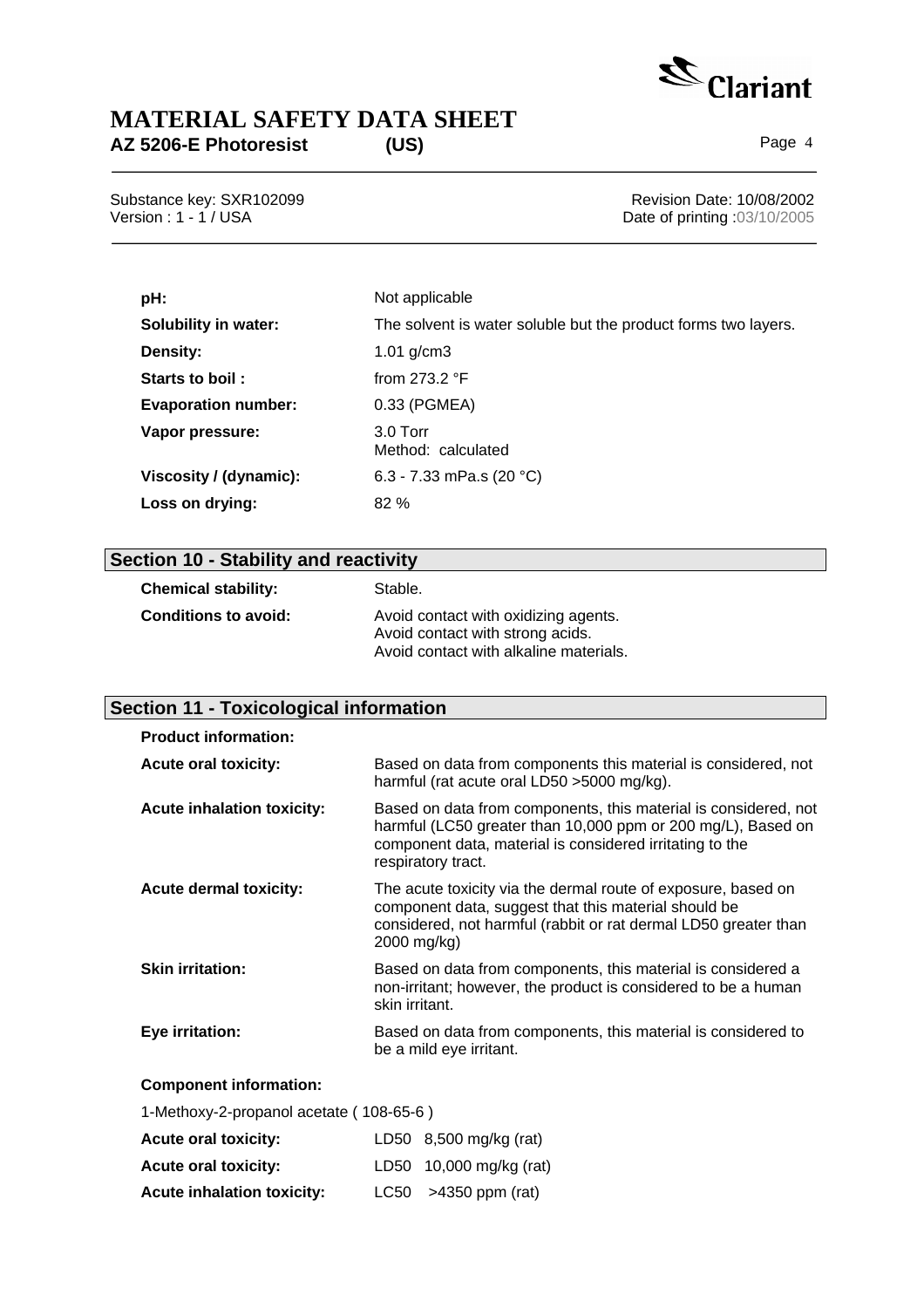

Substance key: SXR102099<br>
Version : 1 - 1 / USA<br>
Version : 1 - 1 / USA Date of printing  $.03/10/2005$ 

**Acute dermal toxicity:** LD50 >5.0 g/kg (rabbit)

### **Other relevant toxicity information:**

Long term, high level exposure to PGMEA has resulted in adverse effects to the livers and kidneys of experimental animals.

Testing of components suggest no genotoxic hazard.

## **Section 12 - Ecological information**

| <b>Product information:</b>             |                                                                                                              |  |  |
|-----------------------------------------|--------------------------------------------------------------------------------------------------------------|--|--|
| <b>Biodegradation:</b>                  | No information.                                                                                              |  |  |
| <b>Fish toxicity:</b>                   | Based on data from components, this material is classified as:,<br>Not Harmful (LC50 >100 mg/L).             |  |  |
| <b>Daphnia toxicity:</b>                | Based on data from components, this material is classified as:,<br>Not Harmful (EC50 greater than 100 mg/L). |  |  |
| <b>Algae toxicity:</b>                  | No data available.                                                                                           |  |  |
| <b>Component information:</b>           |                                                                                                              |  |  |
| 1-Methoxy-2-propanol acetate (108-65-6) |                                                                                                              |  |  |
| <b>Fish toxicity:</b>                   | 161 mg/l (Fathead minnow)                                                                                    |  |  |

| <b>Daphnia toxicity:</b> | 400 mg/l (Daphnia magna) |
|--------------------------|--------------------------|

## **Section 13 - Disposal considerations**

### **Waste disposal information:**

Consult local, state, and federal regulations. For disposal, this material is a flammable hazardous waste under RCRA.

## **RCRA hazardous waste:**

RCRA number: D001

## **Section 14 - Transport information**

## **DOT Regulation:**

| Proper shipping name:               | Combustible liquid, n.o.s.   |
|-------------------------------------|------------------------------|
| Hazard class:                       |                              |
| Packing group:                      | Ш                            |
| UN/NA-number:                       | NA 1993                      |
| Primary hazard class:               | <b>NON</b>                   |
| <b>Technical Name:</b>              | 1-Methoxy-2-propanol acetate |
| <b>Emergency Response</b><br>Guide: | 129                          |
| <b>IATA</b>                         |                              |
| Proper shipping name:               | Flammable liquid, n.o.s.     |
| Class:                              | 3                            |
| Packing group:                      |                              |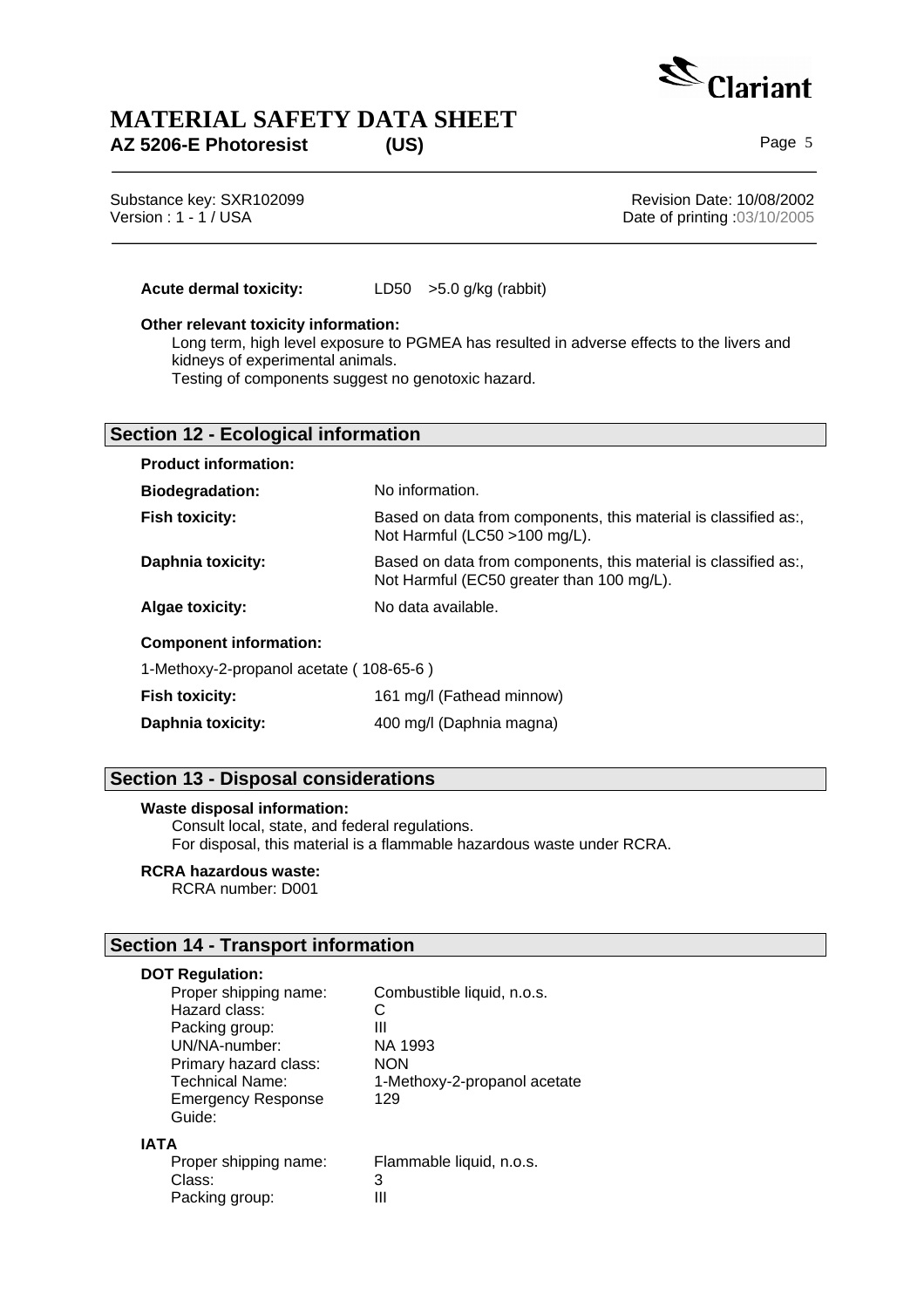

Substance key: SXR102099 <br>
Version : 1 - 1 / USA<br>
Version : 1 - 1 / USA Date of printing  $.03/10/2005$ 

| UN/ID number:<br>Primary risk:<br>Hazard inducer(s): | UN 1993<br>З<br>Methoxypropyl acetate |
|------------------------------------------------------|---------------------------------------|
| <b>IMDG</b>                                          |                                       |
| Proper shipping name:                                | Flammable liquid, n.o.s.              |
| Class:                                               | 3                                     |
| Packing group:                                       | Ш                                     |
| $UN no.$ :                                           | UN 1993                               |
| Primary risk:                                        | 3                                     |
| Hazard inducer(s):                                   | Methoxypropyl acetate                 |
| FmS∙                                                 | $3-07$                                |

### **Further information:**

Not regulated for surface transportation in non-bulk containers under 119 gallons.

## **Section 15 - Regulatory information**

### **TSCA Status:**

All components of this product are listed on the TSCA Inventory.

### **SARA (section 311/312):**

| Reactive hazard: | no         |
|------------------|------------|
| Pressure hazard: | no         |
| Fire hazard:     | <b>ves</b> |
| Immediate/acute: | yes        |
| Delayed/chronic: | no         |

### **SARA 313 information:**

This product is not subject to SARA Title III Section 313 reporting requirements under 40 CFR 372.

### **Volatile organic compounds VOC:**

| Content VOC (g/l): | $820$ g/l  |
|--------------------|------------|
| Method:            | calculated |

### **Section 16 - Other information**

### **Label information:**

### CAUTION!

COMBUSTIBLE LIQUID AND VAPOR HARMFUL IF SWALLOWED, INHALED OR ABSORBED THROUGH SKIN Contains material that, based on animal data, can cause skin, eye, and respiratory irritation. Prolonged or repeated overexposure may cause gastric and central nervous system effects.

Keep away from heat and flame. Avoid breathing vapor. Avoid contact with skin, eyes, and clothing. Use only with adequate ventilation, and proper protective eyewear, gloves, and clothing. Wash thoroughly after handling. Keep container closed.

In case of contact, flush eyes with plenty of water for 15 minutes. Get medical attention immediately. Flush affected skin areas with water, and wash with mild soap and water.